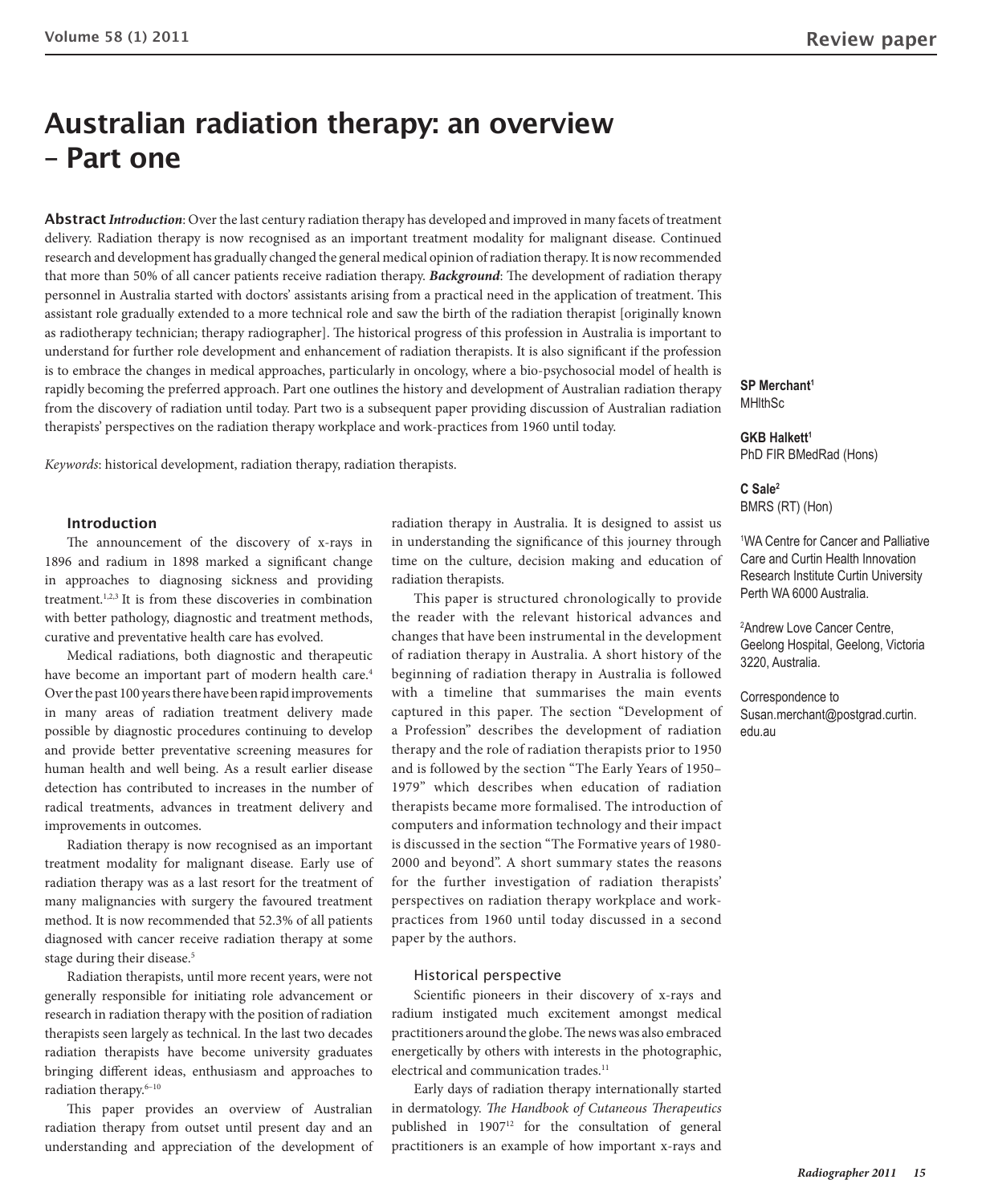| 1895-1898 | Discoveries of x-rays and radium                                                          |                                                                              |
|-----------|-------------------------------------------------------------------------------------------|------------------------------------------------------------------------------|
|           | 1st radiotherapy mainly in dermatology                                                    |                                                                              |
| 1910      | UK practical training                                                                     |                                                                              |
|           | Coolidge tube /Superficial [prior to WW1]                                                 |                                                                              |
| 1920s     | Orthovoltage [deep x-ray] introduced                                                      |                                                                              |
|           | Formation of radiographer society/Theoretical training UK deep x-ray use NSW 1928 SA 1929 |                                                                              |
| 1930s     | Roentgen as unit of radiation [1928 Stockholm Int Congress]                               |                                                                              |
|           | Radiation monitoring [1932]                                                               |                                                                              |
|           | Aust Radiography Society as branch of UK society [1932]                                   |                                                                              |
|           | Start of X-ray technician training courses hospital based [Australia]                     |                                                                              |
| 1940s     | First formal RT training introduced [Australia]                                           | Post WW2 Radio isotopes<br>and radiation knowledge<br>leads to new equipment |
| 1950s     | AIR formed [1949] Conjoint Board [1952]                                                   |                                                                              |
|           | Ultrasound introduced to international medical world                                      |                                                                              |
|           | First treatment on a linac [Qld 1956]                                                     |                                                                              |
| 1960s     | Co <sup>60</sup> machines & linacs in most states of Australia                            |                                                                              |
|           | Chemotherapy plays greater role                                                           |                                                                              |
| 1970s     | Calculators introduced                                                                    |                                                                              |
|           | CT & MRI invented                                                                         |                                                                              |
|           | Computer planning developed                                                               |                                                                              |
| 1980s     | RT Certificate $\rightarrow$ Diploma [full time study with practical]                     |                                                                              |
|           | CT & MRI in radiation therapy                                                             |                                                                              |
|           | Refining of imaging / planning systems /record & verify                                   |                                                                              |
| 1990s     | RT Degree courses                                                                         | Aust National programs for                                                   |
|           | EPI/MLCs                                                                                  | breast screening Pap smear<br><b>PSA</b>                                     |
| $2000+$   | Electronic booking systems                                                                |                                                                              |
|           | Baume report                                                                              |                                                                              |
|           | Dynamic wedges                                                                            |                                                                              |
|           | Electronic treatment sheets                                                               |                                                                              |
|           | CPD & research involvement                                                                |                                                                              |
|           | Monash Masters course/Advanced Practice courses                                           |                                                                              |
|           |                                                                                           |                                                                              |

**Figure 1:** A diagrammatic summary of major events in the development of radiotherapy in Australia.

radium were in the treatment of skin conditions at the beginning of the 20th Century. The authors of this book gave detailed descriptions of x-ray equipment and the treatment of many different skin diseases. Descriptions of treatment details included equipment and doses for administering the radiation.12 Further discussions elaborate on the quality and quantity of radiation dose and the impact of these to the success of the treatment. In the span of hundred years these have been the focus of continued change and improvement.

Despite the vast distance from Europe, Australians were quick to become involved in the medical use of radiation. From as early as 1896 there are records of attempted treatments with a variety of skin diseases treated with considerable success.<sup>12,13,14</sup>

Similarly in the early 1900s Australian doctors chose to use x-rays and radium to treat a variety of skin problems.<sup>3,13,14</sup> According to Morgan<sup>2</sup> "Treatment was given by dermatologists and also by radiologists (called skiagraphists) although they were largely involved in diagnostic work".

Some of the first treatments were described in a paper presented by Adrian Johnson at the Fifth Annual Meeting of the Dermatological Association of Australia.15 Johnson, a dermatologist and radiotherapist (radiation oncologist) who, among his many achievements, founded the Combined Skin Cancer Clinic, Royal Prince Alfred Hospital, discussed that the first mention of radiotherapy appeared in Australian medical literature in the July 1896 issue of the *Australian Medical Gazette*. He also talked about the first recorded treatment of lesions with x-rays, given by Dr Cleaver Woods, later that same year. His discussion included early recorded treatments given for cases of ringworm and rodent ulcer.<sup>15</sup> In the early 1900s Radium was also used for treatment, as plaques or moulds that were placed directly onto the skin lesion.<sup>2</sup>

The timeline as shown in Figure 1 provides a visual summary of the historical points central to the discussion presented within this paper.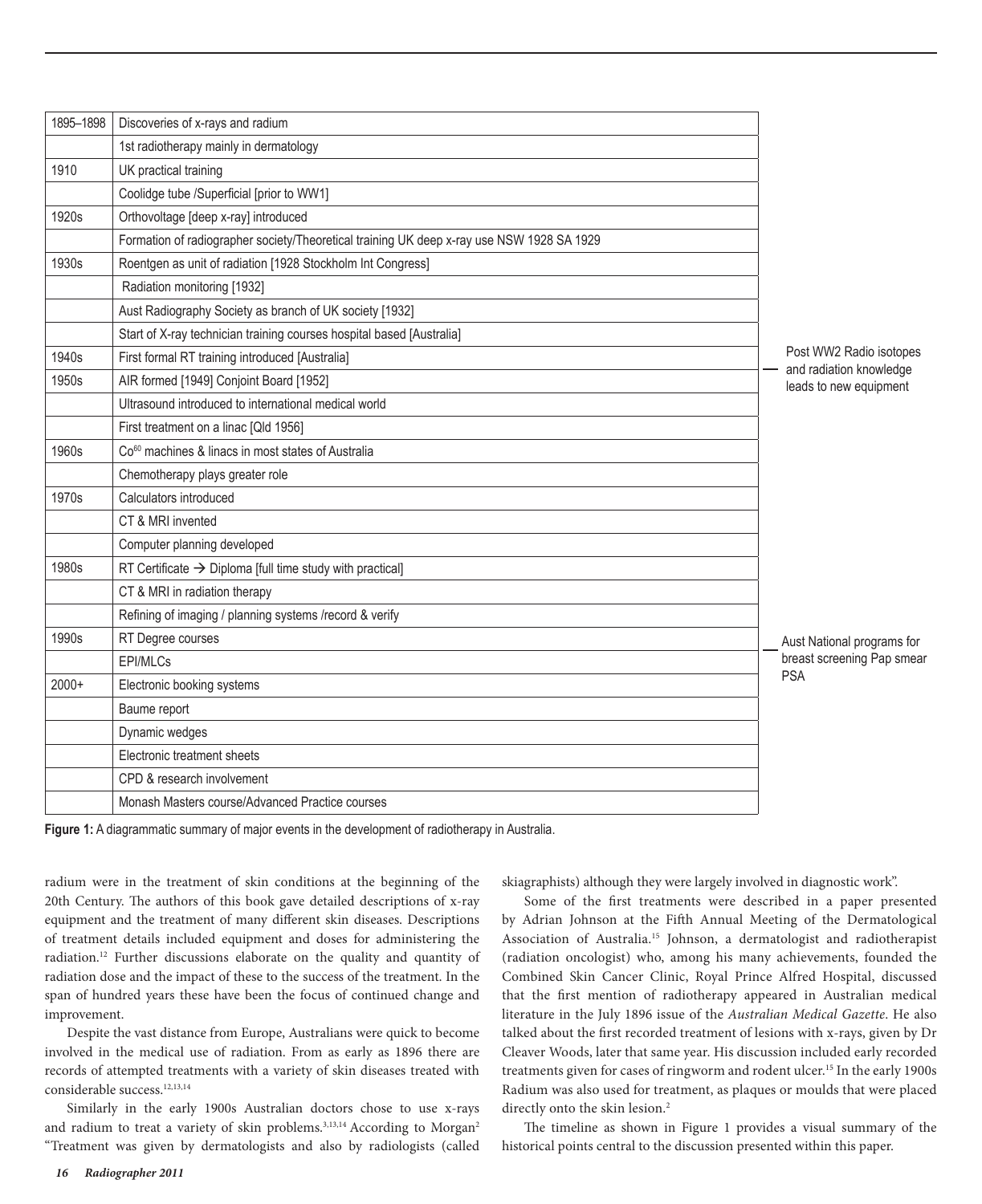## Development of a profession

Treatment initially began with the use of single treatment machines in dermatology clinics within public hospitals.3,13,14 The first operators of radiation producing equipment were a mixture of doctors, technicians and nurses who embraced the application of radiation as a serious medical intervention. Superficial x-ray therapy was used and greatly improved with the patenting of the Coolidge tube in 1916.<sup>2</sup> In the 1920s deep x-ray therapy (orthovoltage) was introduced providing even greater treatment scope with increased penetration.<sup>2,13</sup> As numbers of patients increased, so too did the need for assistance in the administration of the treatment. The more sophisticated the equipment became, greater became the need for theoretical training.

Training in radiation therapy was initially "on the job" with the first practical radiographer training in the UK said to have been about 1910 with theoretical training started in 1917 and approximately 70 individuals obtaining a hospital certificate by 1922.4 Many of the early operators of equipment in Britain were nurses, known as x-ray nurses and x-ray sisters.<sup>11</sup>  $Witz<sup>11</sup>$  in discussing the female domination of the role, makes the point that "Woman had originally accessed radiography work through the occupation of nursing, and had established a presence in hospital radiography work prior to the formalisation of routes of access to radiography."

The involvement of nurses in radiography was similar in many hospitals in Australia while Australian male radiographers were from a variety of backgrounds, similar to the UK male radiographers, such as physics, electrical engineering and photography.13,14,16,17 The complexities of role definition in radiography were just emerging.<sup>11,18,19</sup>

In Australia, on the job training in diagnostic radiography started in Victoria in the late 1920s with radiation therapy skills also continuing to be learnt within hospital departments.<sup>13</sup> New South Wales followed suit in 1937 and Queensland in 1939 with the introduction of radiotherapy training for diagnostic radiation technicians.14 The first academic institution based theory course in radiotherapy, for prospective radiation therapists, was conducted at the Melbourne Technical College in 1947 initiated by Dr Kaye Scott.<sup>17</sup> South Australia followed with a similar academic based radiotherapy course introduced in 1954 consisting of one year of theory and a further one year of practical experience for students already qualified as diagnostic radiographers (Personal communication with J Cottrell, 26 June 2008).<sup>20</sup> The future would see a greater division of these areas in medical radiations as Sandeman 21 stated "radiographers, although originally multi-tasked, became orientated to either diagnostic or therapeutic specialties."

According to Witz<sup>11</sup> The Society of Radiographers was formed in Britain in 1920, originally with a great amount of input from The Institute of Electrical Engineers. In Australia the Society of Radiographers of Australia formed as a branch of the British society in 1932.22,23 It was not until the late 1940s that the more formal Australasian Institute of Radiography, now the Australian Institute of Radiography (AIR) was formed.24 These associations have provided structure and guidance to the emerging medical radiation professions with an example of this being The Conjoint Board of the AIR. From its instigation in 1952 until 1986, this board was responsible for recognising and guiding the education requirements for all Australian radiographers and radiation therapists. In 1986 it was replaced by the Professional Accreditation and Education Board (PAEB).24

Radiotherapy owes much to the physicists who worked continuously on improving and refining the equipment in an attempt to provide safer machines and greater understanding of radiation doses. During the 1950s the introduction of new equipment required greater numbers of medical physicists particularly in hospitals. Unlike their radiography counterparts in the northern hemisphere who were an active part of the British Institute of Radiology, Australian hospitals employed one or two physicists with little association with the medical radiations professionals.25 It was not until 1959 that Australian physicists involved in medical radiations began to actively communicate with each other and in 1960 came together to discuss the formation of an organisation, The Australasian College of Physical Scientists and Engineers in Medicine (ACPSEM).25

Another very important part of medical radiations and consequently important in the development of radiotherapy services and personnel was the process of radiation monitoring for the safety of both patient and professional. According to the Australian Radiation Protection and Nuclear Safety Agency (ARPANSA)26 Australian radiation monitoring services began in 1932. This service has grown and in 2010 there are more than 32,000 people monitored at any one time.26

### The early years 1950–1979

The introduction, to radiotherapy, of the linear accelerator and the  $Cobalt<sup>60</sup>$  ( $Co<sup>60</sup>$ ) machine provided a change in the focus of radiation therapists and the profession. The greater energies available provided the opportunity to treat deep seated tumours, not previously possible, thus demanding changes in practices. The late 1950s into the early 1960s saw the installation of linear accelerators along with many  $Co<sup>60</sup>$  machines in most Australian states.<sup>13,14,16,17,20</sup>

The public perception of cancer at this time was of an incurable disease, despite the advances of radiation therapy in the treatment of cancer. Many doctors would refer to the disease as a tumour or growth rather than use the word cancer and patients did not readily seek information or detail of their disease; instead they relied on the judgement of the medical professionals.<sup>27</sup>

Planning and treatment adapted and changed as the equipment became more sophisticated and complex. Initially treatments were planned and given as a single or opposed pair with one field given daily.<sup>21</sup> Doses were initially determined by skin reactions and exposure times but over time a greater awareness and understanding of the radiobiological effects of treatment changed the delivery of the radiation.27,28 Fractionation of dose and its importance to radiobiological outcomes brought the quality and quantity of radiation treatment to the attention of the prescribing radiation oncologists.

During this time chemotherapy was also being used, having been developed as a treatment aid in the 1950s.<sup>21</sup> Chemotherapy was initially provided under the direction of the radiation oncologist, but as the complexities of this area of medicine increased the administration of chemotherapy fell to a new medical specialist, the medical oncologist.<sup>2</sup> Despite this new specialist role, some radiation oncologists continued to administer chemotherapy. Chemotherapy also had implications for radiotherapy departments because it played a role in changes in disease presentation and created the requirement of education for radiation therapists about the cytotoxic nature of the drugs.

The introduction of calculators in the 1970s was a step towards improving accuracy of treatment calculations with the slide-rule finally put to rest around 1976.27The use of computers was emerging in the 1970s, but it was not until the latter part of the decade that radiation therapy computers became more user friendly and affordable and computer planning was initiated. The invention of CT and MRI and the introduction into the medical world of CT was also part of the same decade with the first commercial MRI introduced in 1980 but it was not until the late 1980s that these were embraced by radiation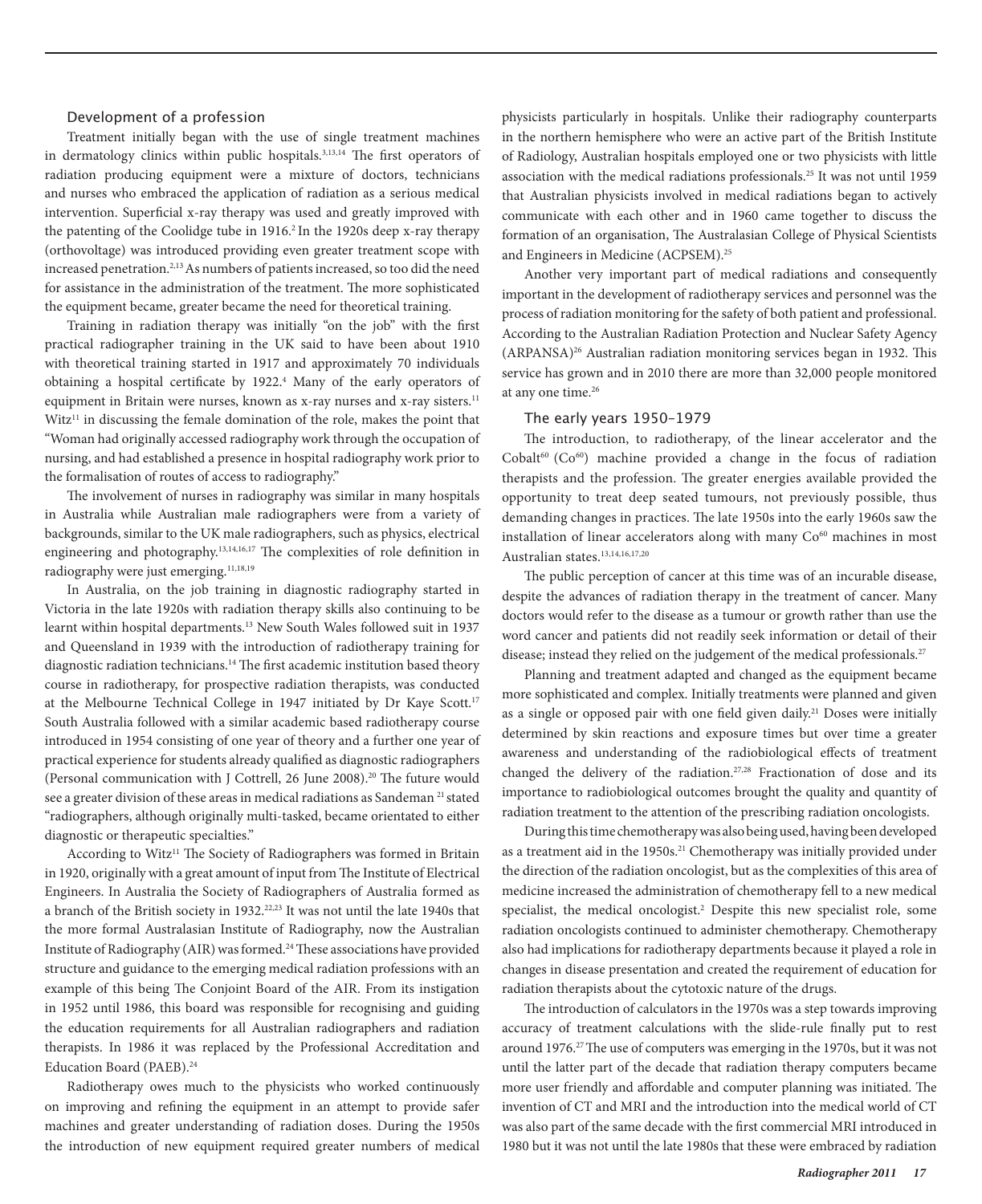therapy internationally and became more common place in radiation therapy during the 1990s.<sup>29-34</sup>

### The formative years 1980–2000+

CT became an important aspect of radiotherapy planning internationally, allowing greater accuracy in dosimetry and greater accuracy in identification of structures.<sup>32,34</sup> Schirmer<sup>35</sup> confirmed this was also occurring in Australia with reference to this in his Varian Award address in 1997, *"By the early 1980s much more sophisticated planning using CT scans and computer planning was commonplace..."* he commented.

Changes to approaches in treatment planning and the delivery of the radiation also impacted on the workload, the number of hours machines needed to operate and number of radiation therapists to carry out the treatments.<sup>36</sup> This was mirrored by Bourne<sup>27</sup> who stated that as the treatment planning and delivery became more complex, the number of patients and the number of fields used to deliver the treatment began to increase at a seemingly faster rate than the growth of the population.

Accompanying these changes were the educational needs of the radiation therapists. Like many other occupations there was a movement toward academic based education and the need for professional training and credentials. The formal certificate training in some states, where students were employed in the radiotherapy department, became an academic institution based associate diploma/diploma at the end of the 1970s and early 1980s (Personal communication with T Doherty, 24th June 2008 and J Cottrell, 26th June 2008). This changed the working arrangements in many departments where students had been utilised and considered as part of the staffing numbers required to run a department. The change in educational requirements meant they were no longer available in a full time capacity.<sup>21</sup>

Equipment and technology were being improved and were advancing rapidly with computerised record and verify systems introduced in the latter half of the decade providing greater safety and accountability in the delivery of accurate radiotherapy treatment.37,38

Immobilisation of the patient, to ensure accurate delivery of treatment, produced another important area of development in radiotherapy.35 A variety of in-house and company made devices to provide immobilisation have emerged over the years.<sup>38</sup> There is ongoing debate, discussion and in more recent times, research that continues to lead to modification and improvement of devices for optimal treatment outcomes.

Placing lead (and later cerrobend) blocks in the path of the radiation had been instigated early in the history of megavoltage machines, but nonstandard shapes involved inventive ways of implementation. Wedges were used to improve the dosimetry of megavoltage treatment.<sup>38</sup> Both shielding and wedges were often physically challenging for the radiation therapists when attempting to place them in the correct position. The introduction of multi leaf collimators (MLCs) and dynamic wedges have been welcomed by radiation therapists as they have contributed to a safer work environment and to less physically demanding work practices.

In 1986 one academic institution offered a bachelor degree in medical radiations with the first cohort of students graduating in 1988 (Personal communication with S Brackenridge, 3rd November 2010). In the following years other academic institutions began to follow suit. With this came an even greater need for a good working relationship between these institutions, hospitals and the AIR (PAEB) to coordinate and address clinical placements and academic needs for the industry.21 As a result radiation therapists became better educated individuals and as Bourne<sup>27</sup> states "Radiation therapists are thus well qualified to deal with the increasing complexity associated with modern radiation therapy".

Although breast screening and pap smears had been in use for some time, a national campaign in Australia in the early 1990s contributed to earlier detection of cancer in many more women.<sup>39</sup> The Prostate Specific Antigen (PSA) screening, although not supported on the same scale nationally,<sup>39</sup> has increased the number of men presenting with early stage prostate cancer.40,41 Screening has been one contribution to earlier disease presentation and more radical radiation therapy treatments with improved outcomes and survival rates.<sup>27,35</sup>

Role expansion and continuing professional development (CPD) have been hot topics for many years. *The Baume report*10 was undertaken with the intention of providing proposals for improving and strengthening radiotherapy services within Australia. One of the many key recommendations for the radiation therapist workforce, made in the Baume report, to increase the number of radiation therapists in Australia, contributed to the establishment of a graduate entry course at Monash University.<sup>9,10</sup> In recent years there have been a number of higher degrees obtained by radiation therapists indicating that radiation therapists are beginning to show interest in the importance of research and evidence based practice within the radiation therapy profession.

## **Summary**

Throughout this paper the most notable developments of and influences on radiation therapy have been outlined. However, this history does not provide us with an understanding of radiation therapists' perspectives of how these developments have impacted on the workplace and work practices of radiation therapists. A subsequent paper will therefore be provided which discusses Australian radiation therapists' perspectives of radiation therapy from 1960 until today.

## **Acknowledgements**

S Merchant is the recipient of AIR Research Scholarship in Radiation Therapy, 2008 and is supported by a Curtin University Postgraduate Scholarship (CUPS) and Curtin Research Scholarship (CRS). The authors wish to thank those who contributed to the compiling of this paper and the participants of the four focus groups for their valued contributions.

### **References**

- 1 Sandeman TF. Radiation oncology in Australia: A historical and evolutionary perspective. *Australas Radiol* 1996; 40: 191–201.
- 2 Morgan GW. A Synopsis of Radiation Oncology in Australia, with particular reference to New South Wales. *Aus N Z J Surg* 1998; 68: 225–35.
- 3 McQuellin CP. Searching for the first recorded therapeutic treatment by radiation in Australia. *The Radiographer* 1998; 45: 133–5.
- 4 Bentley HB. Early days of radiography. *Radiography* 2005;11: 45–50.
- 5 Delaney G, Jacob S, Featherstone C, Barton M. The Role of Radiotherapy in Cancer Treatment. *Cancer* 2005;104: 1129–37.
- 6 Eddy A. Advanced practice for therapy radiographers A discussion paper. *Radiography* 2008;14: 24–31.
- 7 Shi J, Cox J, Atyeo J, Loh Y, Choung WL, Back M. Clinician and therapist perceptions on radiation therapist-led treatment reviews in radiation oncology practice. *Radiother Oncol* 2008; 89 (3): 361–7.
- 8 Harnett N, Palmer C, Bolderston A, Wenz J, Catton P. The scholarly radiation therapist. part one: charting the territory. *J Radiother Prac* 2008; 7: 99–104.
- 9 Monash University. Master of Radiation Therapy. Available online at: http://www. med.monash.edu.au/radiography/postgrad/downloads/master-radiation.pdf. [verified 10th July 2008]
- 10 Baume PA. Vision for radiotherapy: Report for the radiation oncology inquiry. In: Health, editor.: Australian Commonwealth Government; 2002.
- 11 Witz A. Professions and Patriarchy. London: New York: Routledge; 1992.